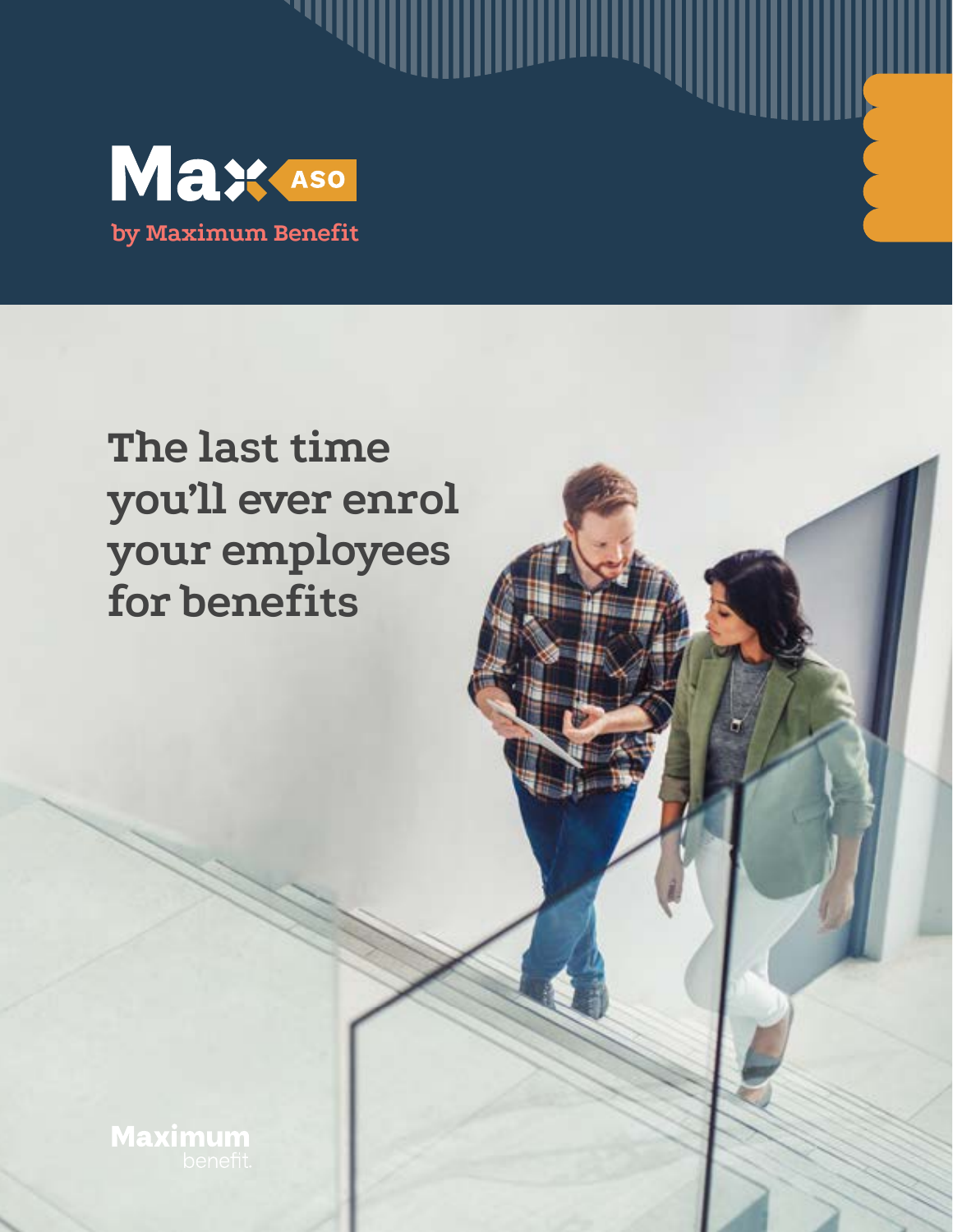

## **Max Control…**

### SET UP YOUR MAX ASO PROGRAM IN THREE SIMPLE STEPS.

We'll secure quotations from the leading insurance companies in the marketplace for your life and disability benefits.

**2.** We will assist you in determining the appropriate level of Stop Loss<br>
protection, as well as provide funding recommendations for your Health,



Dental, and/or Short Term Disability benefits.

3. You can choose to add ancillary benefits such as Critical Illness, Employee Assistance Plans, Health or Lifestyle Spending Accounts, and Best Doctors® to complete your package.

With a Max ASO plan, you have complete control over your plan design and options. We'll help you customize a plan that is the perfect fit for your organization. And since this is your insurance program, you can make adjustments as the need presents itself.

## **Max Flexibility…**

### ACCESS TO THE OPEN MARKET

With Max ASO, you have access to the leading insurance companies in the marketplace. You will be able to choose the benefits and insurers that best meet your needs today and in the future. You can include any of Max ASO's self-funded Health, Dental and Short-Term Disability options.

### YOUR LAST (AND EASIEST) ENROLMENT

Once you've enrolled with Max ASO, you will never have to re-enrol your employees again. If you decide to change insurance companies for your Life and Disability benefits, we'll take your plan to market and your re-enrolment is as easy as flipping a switch! And since we're asking you to endure one final enrolment, we've worked hard to make sure it's your easiest one yet. With import tools and Online Enrollment, our hands-on implementation specialists will ensure this is the smoothest transition you've ever experienced.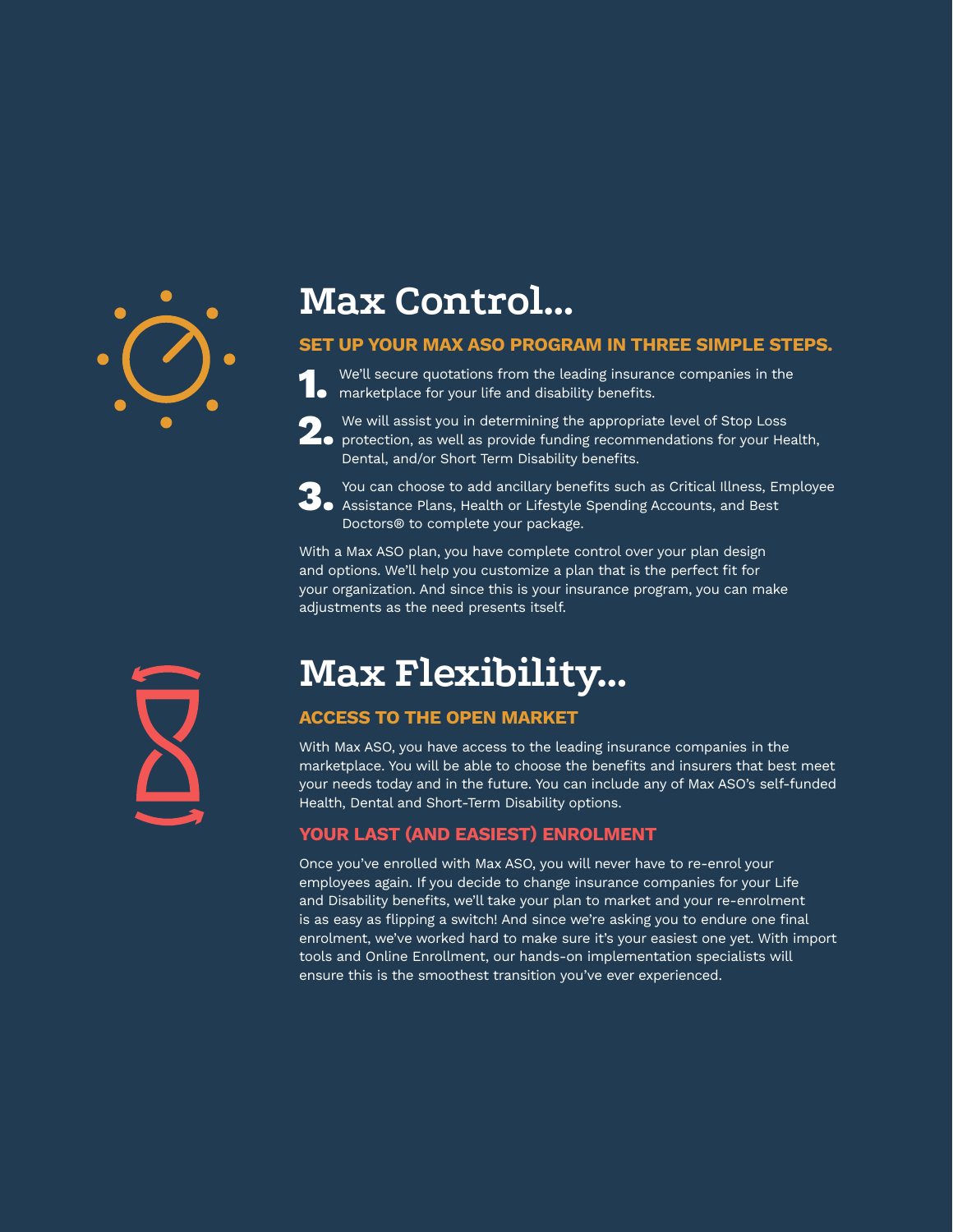

# **Max Stability…**

With the cost control advantages of using Maximum Benefit as your Third Party Administrator and the flexibility of options, we're sure to have a long, stable relationship.

### ADVANTAGES TO ADMINISTRATIVE SERVICES ONLY

- Complete plan flexibility with fully customizable benefits
- Lower administration costs and clearer fees
- Pay only the actual cost of your benefits
- Total control over your benefit program

### ADDITIONAL ADVANTAGES WITH MAX ADMINISTRATIVE SERVICES ONLY

- True Stop Loss insurance (pooled, not experience-rated)
- No floats, we pay your claims and then bill you weekly
- Dedicated account representative for each company
- Teladoc telemedicine included at no additional charge with every health option
- Best Travel Health in the industry, with no pre-existing conditions clause
- Disability management team member's with a caseload maximum of 35 employees for ASO STD
- Access to the open market for your insured benefits
- Never re-enrol employees when switching life and disability providers

# **Control. Flexibility. Stability!**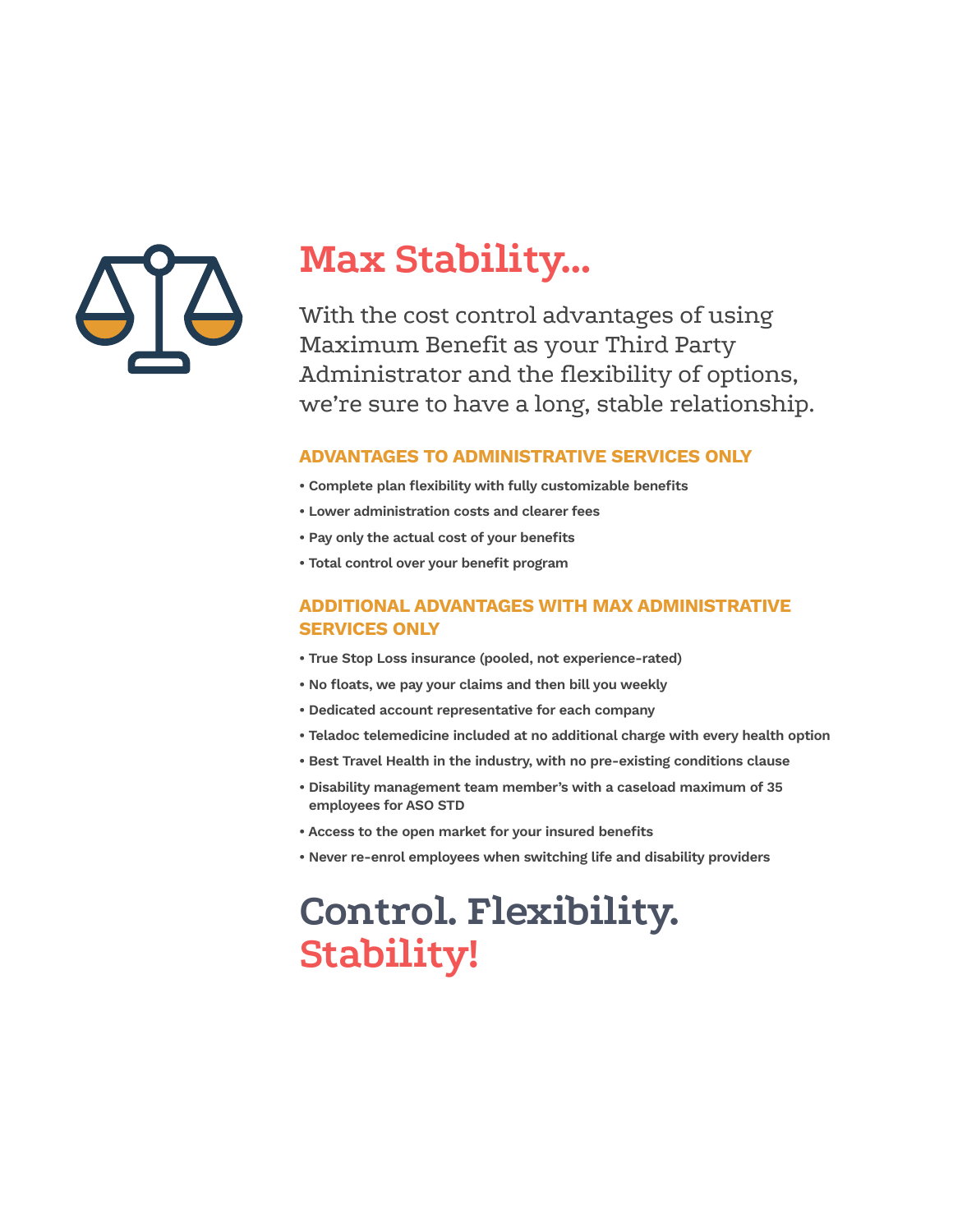

# Max Aso

At Maximum Benefit, we have always been strong proponents of the self-funded benefit model. Claims for health and dental are typically low dollar and high frequency, making them predictable and appropriate for self-funding in many instances. However, the potential for an unforeseen 'large dollar' drug claim can always exist. To address this specific risk, Maximum Benefit offers industry-leading **Stop Loss insurance protection** to all of our self-funded healthcare clients.

### NOT ALL STOP LOSS IS CREATED EQUAL.

### Max ASO only provides TRUE STOP LOSS insurance. That means:

- The rates are fully pooled amongst all Max ASO groups. Our clients get the same rate adjustments regardless of stop-loss claim amounts or frequencies; it's true insurance against the unforeseen. Some providers, however, may reprice their stop-loss based on any paid claims. This approach can be punitive and goes against the 'pooled' nature and intent of the stop-loss as a risk mitigation tool.
- Stop Loss is billed at a fixed rate, not charged as a percentage of total paid claims. The percentage of paid claims approach creates uncertainty and tends to lead to higher costs over the long term.
- Our stop-loss takes effect the moment a claim is eligible, and further selffunding of the claim is eliminated immediately. Other providers may require you to pay the entire claim and await reimbursement at the time of renewal.

Our approach is to always price your stop-loss coverage in a way that truly mitigates your claim risk and avoids any potential for punitive re-pricing or delayed reimbursement. Our *what you see is what you get* approach at Maximum Benefit is designed to give you peace of mind and reaffirms our commitment to equitable and sustainable pricing.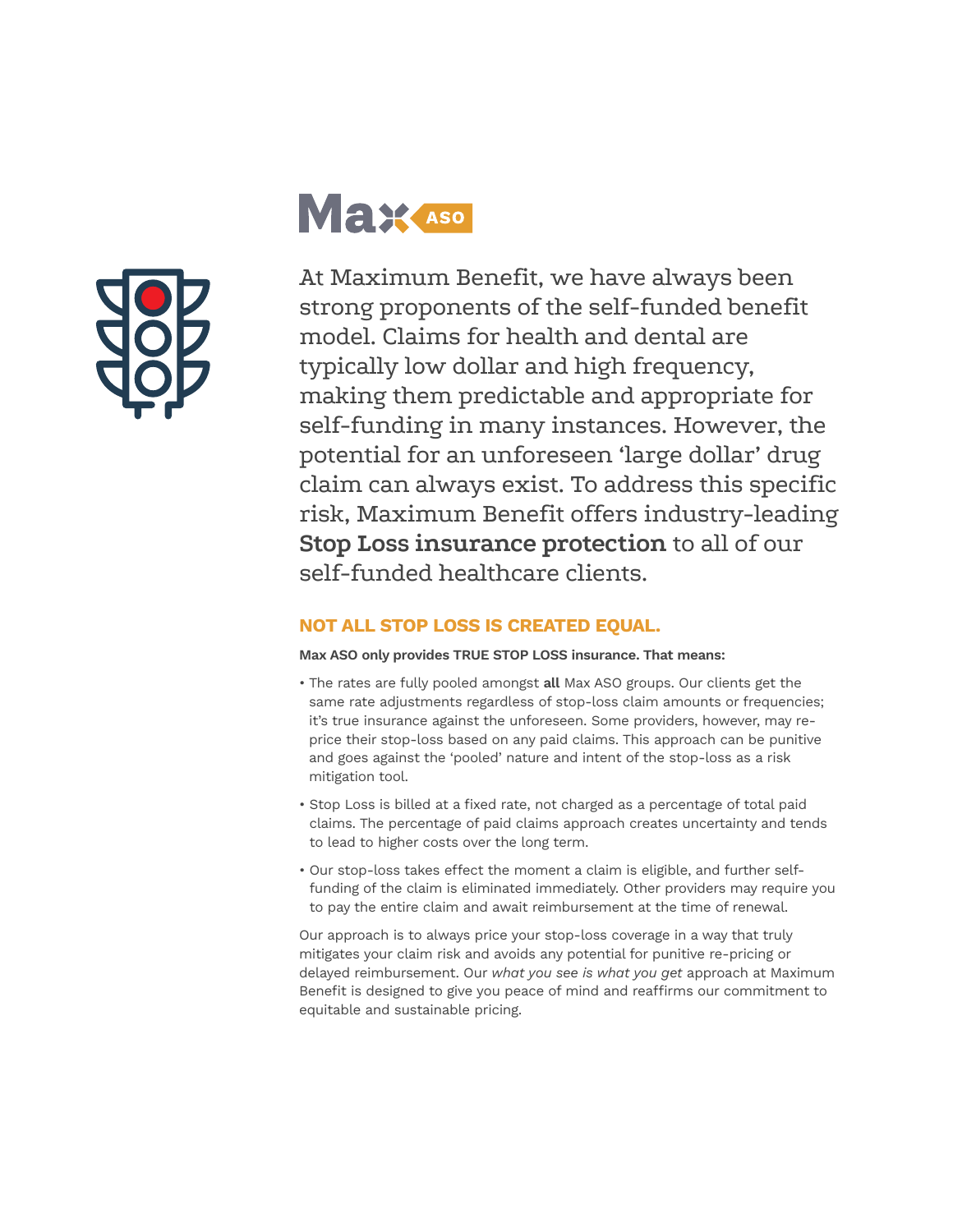## **Full-Service Administration**



#### MAX ASO IS PROUDLY ADMINISTERED BY JOHNSTON GROUP

Johnston Group is a full-service Third Party Administrator and Payer with over \$600 million in premiums currently under administration. We provide employee benefit solutions to 30,000 Canadian businesses and 250,000 plan members. We know our service separates us from the competition, so as we innovate and offer new programs to clients, we continue to listen first, stay flexible, and put in the extra effort to make sure you feel like part of our family. We pride ourselves on being a company you can rely on to help take care of your employees in the best way possible.

Johnston Group's Contract Services provides group benefits administration to consulting organizations and insurance companies. Through this arm, we deliver benefit programs to clients in national retail and service industries, significant associations with several thousand employees, and insurers requiring our administrative assistance.

**Payworks** 

### PAYROLL INTEGRATION WITH PAYWORKS

Maximum Benefit partners with Payworks, which provides online payroll services, time management, and human resource solutions to over 20,000 businesses across Canada. We have built a free service for our mutual clients, called Tandem, which is an integrated payroll and benefits utility that seamlessly transfers employee information from Payworks to Maximum Benefit in real-time. This integration means no more duplication or errors, and deductions are automatically calculated when premium changes. Using Tandem provides true administrative savings by bringing together your benefits with your payroll and HR.



#### UNWAVERING REPUTATION

Johnston Group is proud to be a platinum member of Canada's Best Managed Companies, having been recognized every year since 2001. This is the country's leading business awards program, sponsored by Deloitte, CIBC Commercial Banking, Canadian Business, Queen's School of Business, and TMX Group, and it recognizes excellence in privately-owned and managed Canadian companies.